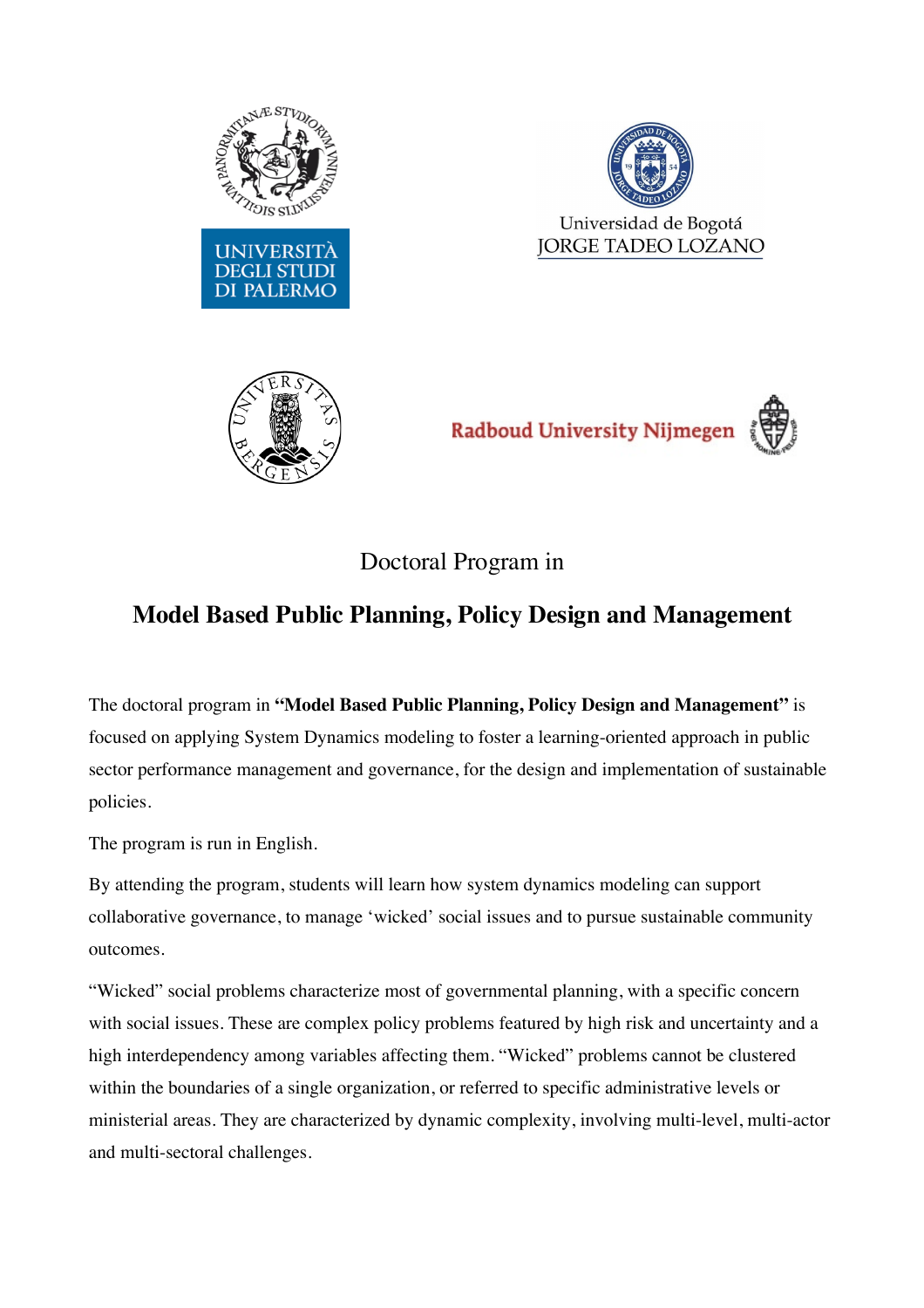Examples of such problems include: traffic congestion, societal aging, unemployment, youth disengagement, education, social cohesion, domestic violence, child abuse, crime, corruption, terrorism, poverty, migration flows of refugees, homelessness, climate change, and natural disasters. Such policy areas underlie a multitude of dynamic complex problems that today's societies are expected to deal with, to pursue resilience and to improve quality of life. Failing to consider the dynamic complexity of such problems, involving different policy makers (from not only the public, but also non-profit and the private sector) increases the risk of policy resistance and of counterintuitive, unpredictable behavior of the systems that a public agency may try to affect through its own individual actions.

Such problems are usually ingrained in major social issues of modern life, and their interpretation is not univocal because it depends on the adopted value perspectives. Consequently, by simply gathering more information can be insufficient to understand and resolve them. Designing public policies to deal with 'wicked' issues usually implies that there is not a definitive (i.e. true or false) solution to them; there can be rather a 'good' or 'bad' way to frame them and to profile one or more consistent (or inconsistent) alternative decision sets. Both the different interests and mindsets of policy makers, service users and people belonging to a local community require that policies to deal with such problems should be designed and implemented based on a strategic learning process, focused on conflict resolution as well as dialogue among involved stakeholders. Also, intangibles (e.g. trust, relational and social capital, perceived levels of service, and other behavioral factors) play an important role in affecting policy outcomes for such issues. Even material and information delays may affect strongly the feedback structure underlying counterintuitive behavior of the keyvariables profiling these problems. Therefore, enabling decision makers to promptly perceive weak signals of change and to provide reliable keys to frame them is an important attribute of effective policy design and implementation to address 'wicked' problems.

To deal with these issues and to have an impact on community outcomes in a sustainable way, governmental reforms should make consistent three main sub-systems with each other, i.e.: 1) *institutional/legislative systems* and administrative rules, 2) *organization structures/management systems* at agency level, and 3) *cultural systems*, so that they may sustain the desired governance mode. The first sub-system provides the context under which the authority, roles and areas of influence of different involved stakeholders are disciplined. It sets standards for policy-making, information, and communication procedures. The second sub-system provides the logics and tools for management. The third sub-system provides the values and beliefs underlying the behavior of stakeholders (policy-makers, public officials, citizens and a local area community). When governmental reforms are designed, different conceptual 'lenses', principles and methods are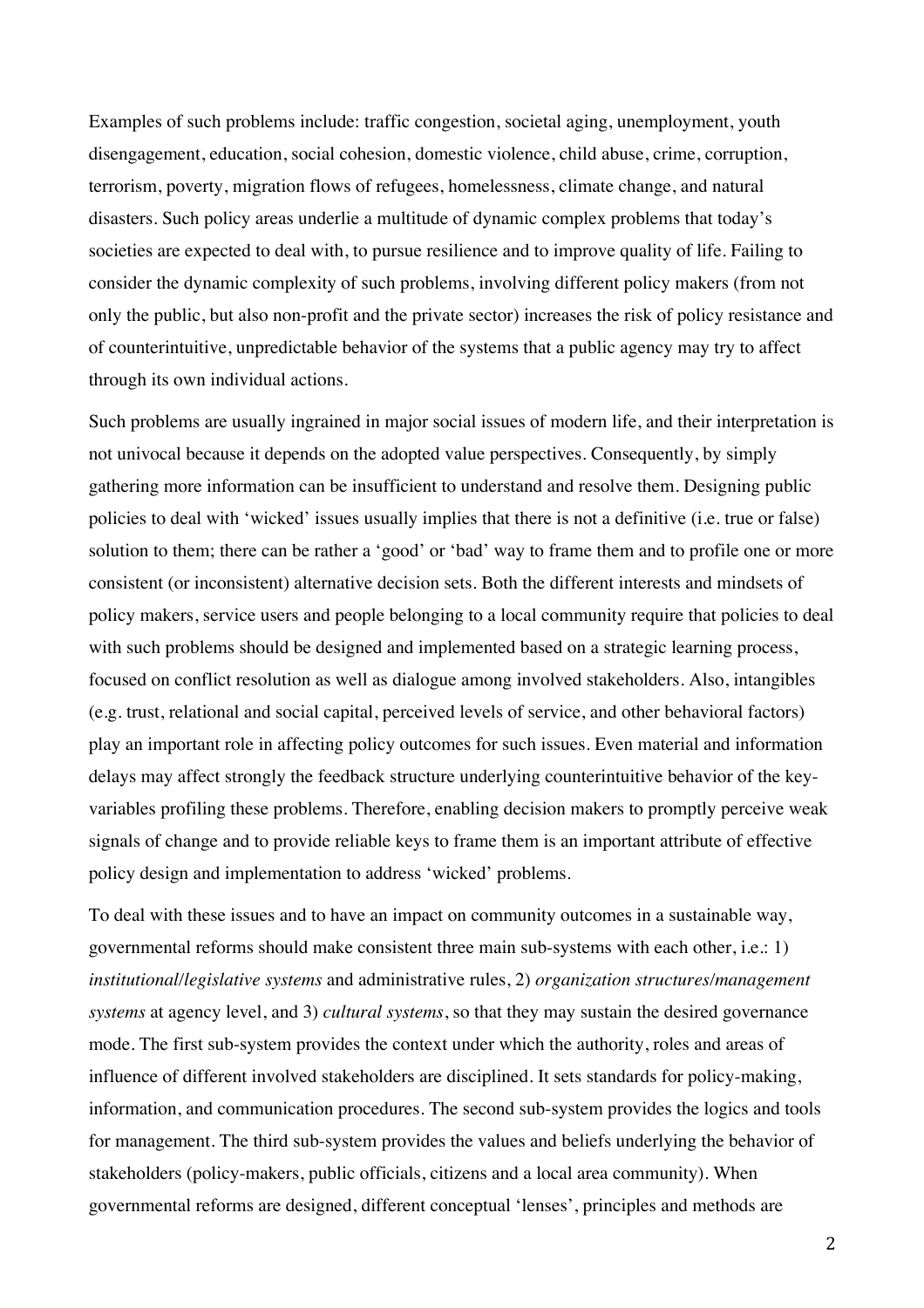usually adopted to frame problems by each of the above sub-systems. While institutional/legislative systems are the domain of political studies and law, organizational systems are related to management studies; cultural systems are a natural field of analysis for sociology and psychology. Implementing changes for each of the three sub-systems requires that different and complementary policy makers skills, strategies, and time horizons are adopted. Therefore, an interdisciplinary approach is needed in designing sustainable governmental reforms aiming at coordinating policies to deal with 'wicked' social issues.

Inconsistencies in the design of the three mentioned sub-systems provide a primary cause of failure in the implementation of public sector and social reforms. For instance, a reform aimed to pursue efficiency and effectiveness in administration might adopt a technocratic approach in the design of organization models and tools (e.g. by only using a 'New Public Management' view). Such approach usually implies a focus of accountability on only a single agency's administrative efficiency and effectiveness. This usually omits to consider also effectiveness in achieving community outcomes. A systems perspective would, rather, require new management approaches and professional skills. For instance, it might need to redesign the way information is delivered, shared and deployed by decision makers; in this regard, the role of Information Technology could be fundamental to sustain change. It should also consider that a change in the mindset of people (e.g., elected officials, managers, and citizens) is often needed to pursue sustainable community outcomes. Furthermore, it implies that legislative and administrative reforms are designed and implemented to sustain fundamental change in management. On the contrary, an institutional/legislative system that discourages collaboration among stakeholders, may provide a major barrier for adopting an outcome-based view in policy making, focused on an interinstitutional collaborative approach.

Through collaborative governance, a public-sector institution may involve other stakeholders in carrying out a strategic learning process aimed at framing public value, at identifying its drivers and the strategic resources a local area might build up and deploy to affect community outcomes. This learning process should support the design of 'robust' policies, implying an outcome-based view. This entails a co-design, co-production, and co-assessment of policies by different agents, aiming at pursuing community resilience and sustainable socio-economic development.

Collaborative governance can reshape the role of performance management by reinforcing its function as a coordination support mechanism – not only seen on an administrative, but also on a political level. This suggests the need to extend the focus of performance management from the perspective of agency efficiency and effectiveness, to an assessment of the quality and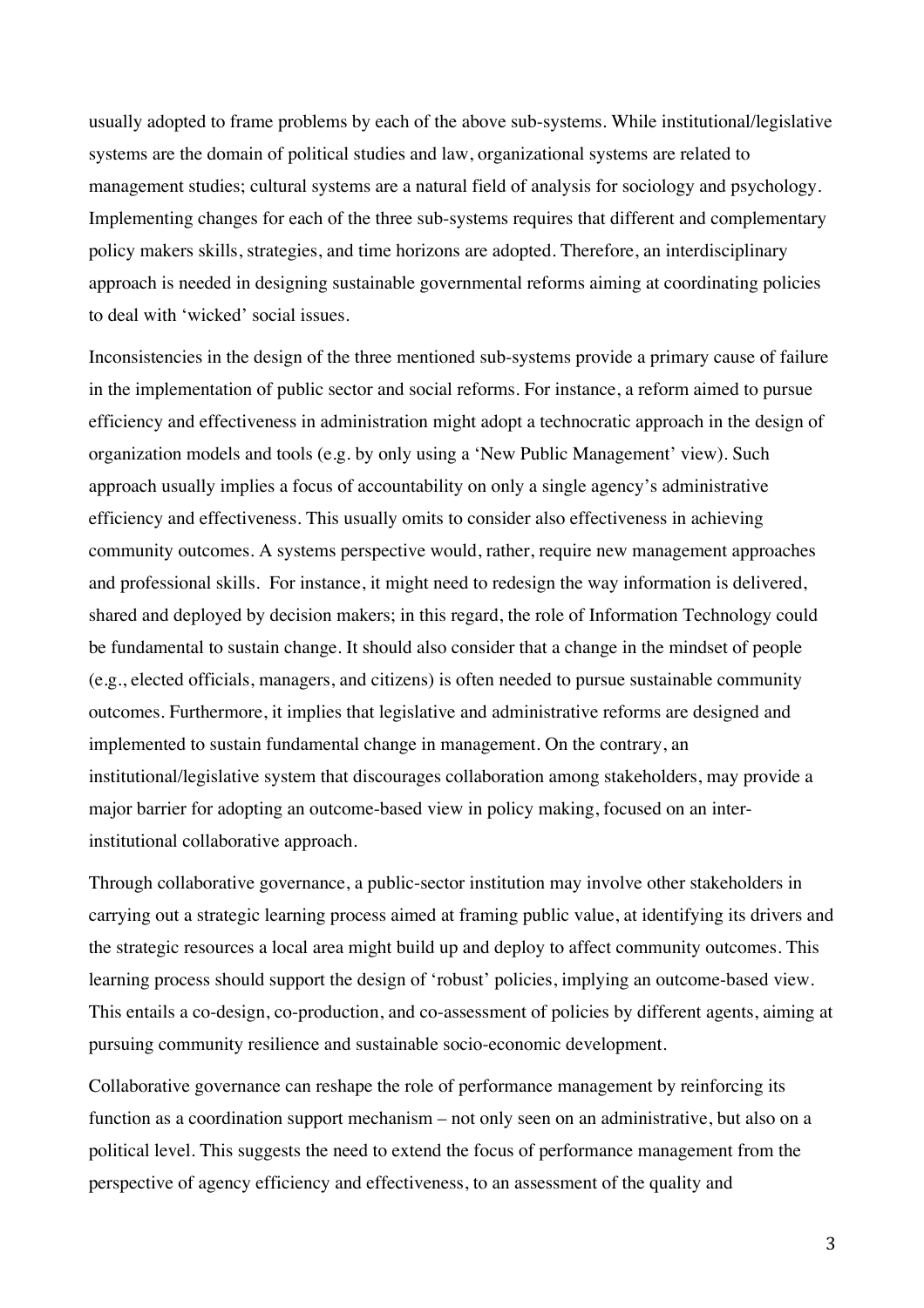sustainability of the designed policies – shared by different stakeholders – and of their aptitude to have an impact on a community quality of life. It should also lead government to use performance management systems to model the drivers impacting on the quality and sustainability of adopted policies. Among such drivers, an important role can be played by modeling how culture, trust, legislation and rules, stakeholders' identification and selection, financial and non-financial incentives towards collaboration may affect the aptitude of designed policies to pursue the sustainability and resilience of a community. Another important implication of collaborative governance for reshaping the role of performance management concerns the method through which a single agency may identify its own specific final and intermediate outcomes, and output measures, based on the community policy outcomes co-designed with other stakeholders in a local area.

## **System Dynamics, Performance Management and Collaborative governance**

How to foster the development of networks of public sector organizations that may lead to sustainable community outcomes? How to model such sustainability? What are its key-components and drivers? How to model community outcomes? How to set agency outcomes which are consistent with community outcomes? What are the drivers and the behavioral implications associated with this process? How to model, benchmark and assess the effects on social and financial outcomes of alternative organizational designs of networks and of other hybrid formulas for providing community support and generating public value? How to measure network performance? What are its main outcomes and drivers? How to model relational and social capital? What are their drivers? How to model the processes through which trust is built or eroded in a community area? How to model the drivers of information sharing among stakeholders and its effects on network performance? How to embody public values into performance evaluation, so to consider not only efficiency and effectiveness in policy implementation, but also equity, social justice and quality of life? What is the role of education in developing such a shift of mind in performance evaluation? What kind of skills, attitudes and values should be fostered? How to foster outcome-based accountability (at both a political and a managerial level) if a single agency can directly affect only a fraction of community outcomes? What kind of changes should be fostered to enable this shift in performance management? More specifically, what are the implications of such shift for cultural, institutional/legislative, and organizational systems? How to pursue such changes? How to foster an interdisciplinary approach in designing and implementing sustainable governmental reforms aimed at generating community outcomes and public value?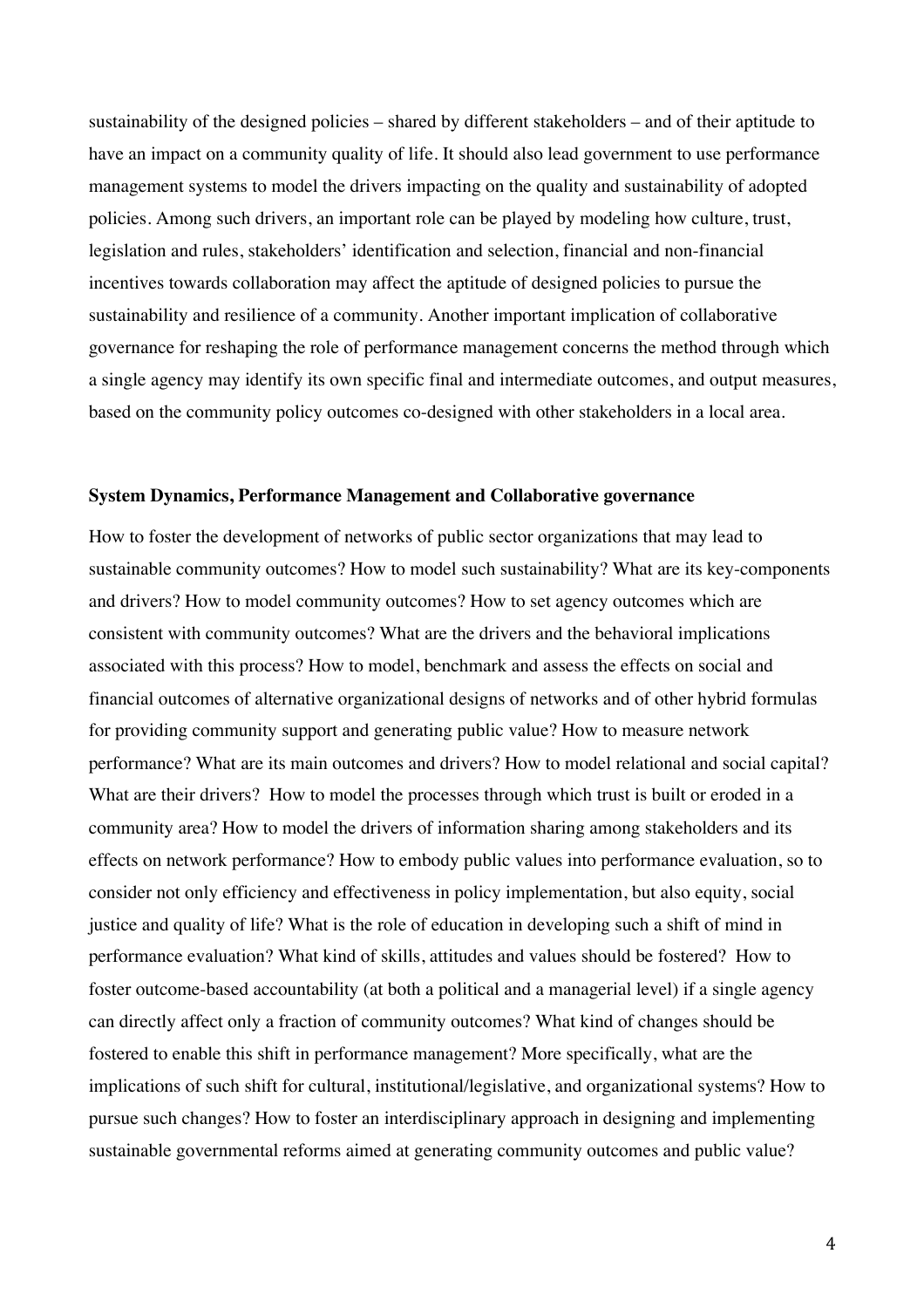To implement collaborative governance, to enhance coordination in public policy design and implementation, and to support stakeholders to find possible answers to the previous questions, *Dynamic Performance Governance* may play a crucial role. It may boost the capability of a leading public sector organization to map 'wicked' social problems' stakeholders and to involve them – through forums supported by a learning facilitator – to pursue a common shared view of the hidden feedback structure underlying the behavior of desired policy outcomes over time. It may support policy makers to outline the boundaries of the relevant system to investigate, and to adopt a common 'language' to analyze dynamic and complex social problems, so to sketch a bridge between different disciplines focusing such problems on only sectoral perspectives. It may also help each involved agency to outline a set of intermediate and organizational outcomes which are consistent with the inter-institutional, community outcomes.

## **Organization and outcomes of the program**

The doctoral program consists of three academic years, during which students will attend seminars, lectures, focused modeling and simulation sessions, class discussion sessions, computer-based training sessions, according to the table shown here below. The teaching strategy is based on the active and continuous participation of students. It also aims to increase students' attitudes to frame a scientific problem, develop research hypotheses, implement proper research methodologies to test them, and evaluate results. The doctoral program adopts a methodological framework that combines System Dynamics modeling with Planning & Control systems, to support decision-makers in managing and evaluating organizational and community performance, to foster sustainable socioeconomic development and monitor crisis prevention.

During the 3-years program, students will attend lectures and seminars both at the University of Palermo and at our Partner Universities: Bergen (Norway), Nijmegen (the Netherlands), and Bogotà (Colombia).

At the end of the program, students will defend their doctoral thesis, to receive a double degree with the University Jorge Tadeo Lozano, Bogotà (Colombia).

The doctoral thesis will have to be consistent with the research domains and scientific interests suggested by the governance issues of the region where our research group is located. For this reason, the thesis proposal submitted by the student before the selection process will only provide a first basis from which the student will have to start thinking, during the first and part of the second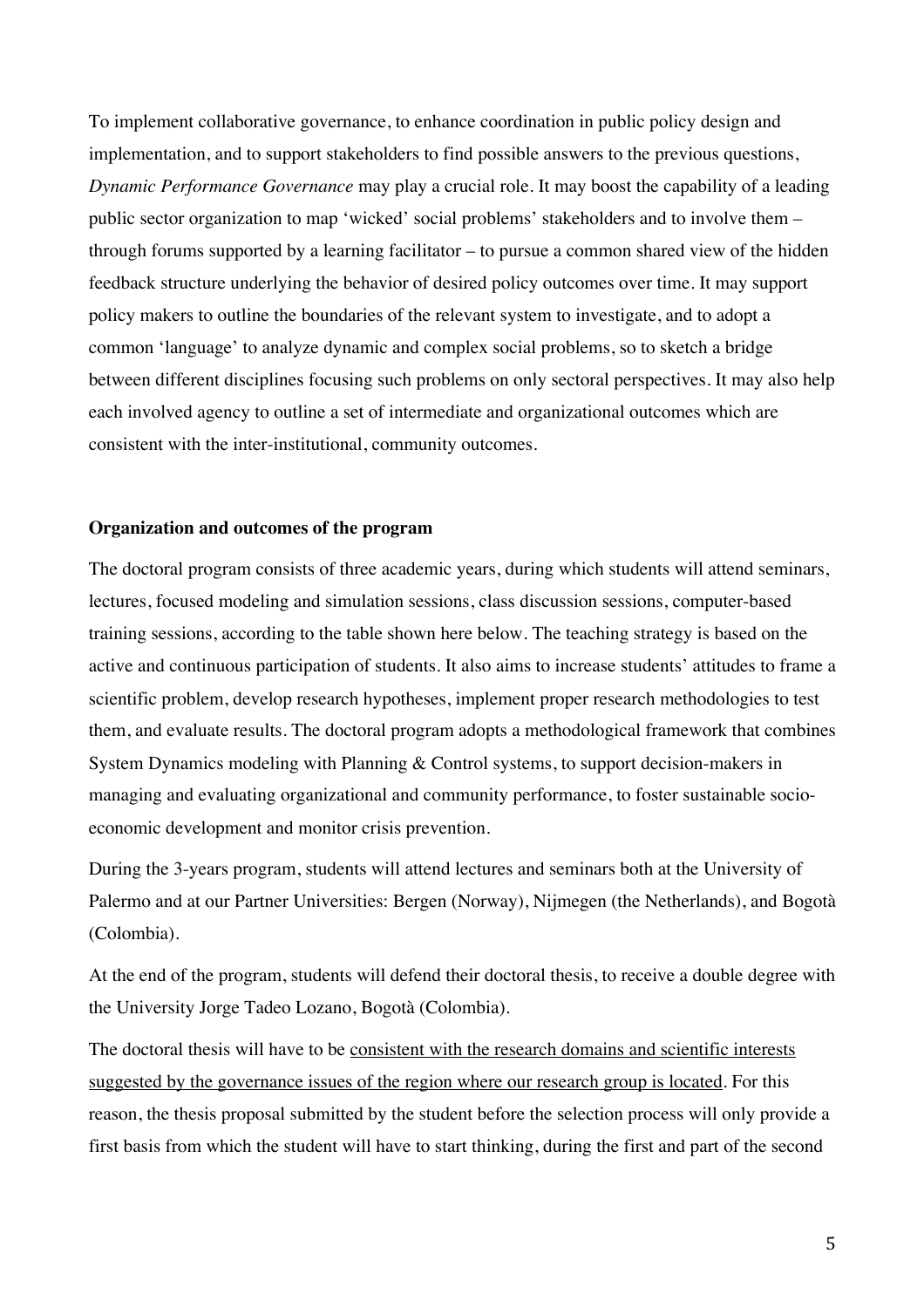year of the program, with the possibility to radically change the original topic, based on the learning outcomes from attended classes. Therefore, attending classes will be fundamental to succeed.

Main professional outcomes from attending our program are:

a) starting a career in Universities and Research institutions, or even "think tanks";

b) working in Public Administration (e.g.: state and local government, public utilities, health care organizations);

c) working in NGOs, non profit, business sectors, "backbone" and community-based organizations;

d) supporting, as consultants, decision makers in different public and private sector agencies,

including local government, "backbone" and community-based organizations in better assessing the quality and sustainability of their policies and strategies, and implementing them.

|                 | 1 <sup>st</sup> Year                          | 2 <sup>nd</sup> Year           | 3rd Year                          |
|-----------------|-----------------------------------------------|--------------------------------|-----------------------------------|
|                 |                                               |                                |                                   |
| 1 <sub>st</sub> | <b>Planning &amp; Control</b>                 | <b>Advanced Dynamic</b>        |                                   |
| <b>Semester</b> | <b>Systems (Dynamic</b>                       | Performance                    |                                   |
|                 | <b>Performance</b>                            | Management &                   |                                   |
|                 | <b>Management)</b>                            | Governance (Applied            |                                   |
|                 |                                               | Projects under                 |                                   |
|                 | <b>Dynamic Performance</b>                    | Supervision of Faculty,        |                                   |
|                 | <b>Management for Public</b>                  | and seminars on focused        |                                   |
|                 | <b>Sector Organizations</b>                   | Public Management &            |                                   |
|                 |                                               | Governance topics) -           | Thesis writing                    |
|                 |                                               |                                | (Under the                        |
|                 | <b>Dynamic Performance</b>                    |                                | supervision of a                  |
|                 | <b>Governance</b>                             |                                | professor from the                |
|                 |                                               |                                | University of Palermo             |
|                 |                                               |                                | and a professor of the            |
|                 | (Students from the<br>partner University must |                                | partner University,               |
|                 | take the courses stated                       |                                | and based on a 'co-               |
|                 | above at the University                       |                                | tutelle' agreement) $-$           |
|                 | of Palermo)                                   |                                | Thesis will imply the             |
|                 |                                               |                                | use of Dynamic                    |
| 2 <sup>nd</sup> | <b>System Dynamics I-</b>                     | <b>Group Model Building I</b>  | Performance                       |
| <b>Semester</b> | <b>System Dynamics II-</b>                    |                                | Management/Dynamic<br>Performance |
|                 | (Students from the                            | <b>Group Model Building II</b> | Governance as an                  |
|                 | University of Palermo                         | (Students from the             | approach to analyze               |
|                 | will take the courses                         | University of Palermo          | "wicked" issues in                |
|                 | stated above at the                           | will take the courses          | <b>Public Administration</b>      |
|                 | University of Bergen. If                      | stated above at the            |                                   |
|                 | they have at least a 2-                       | university of Nijmegen or      |                                   |